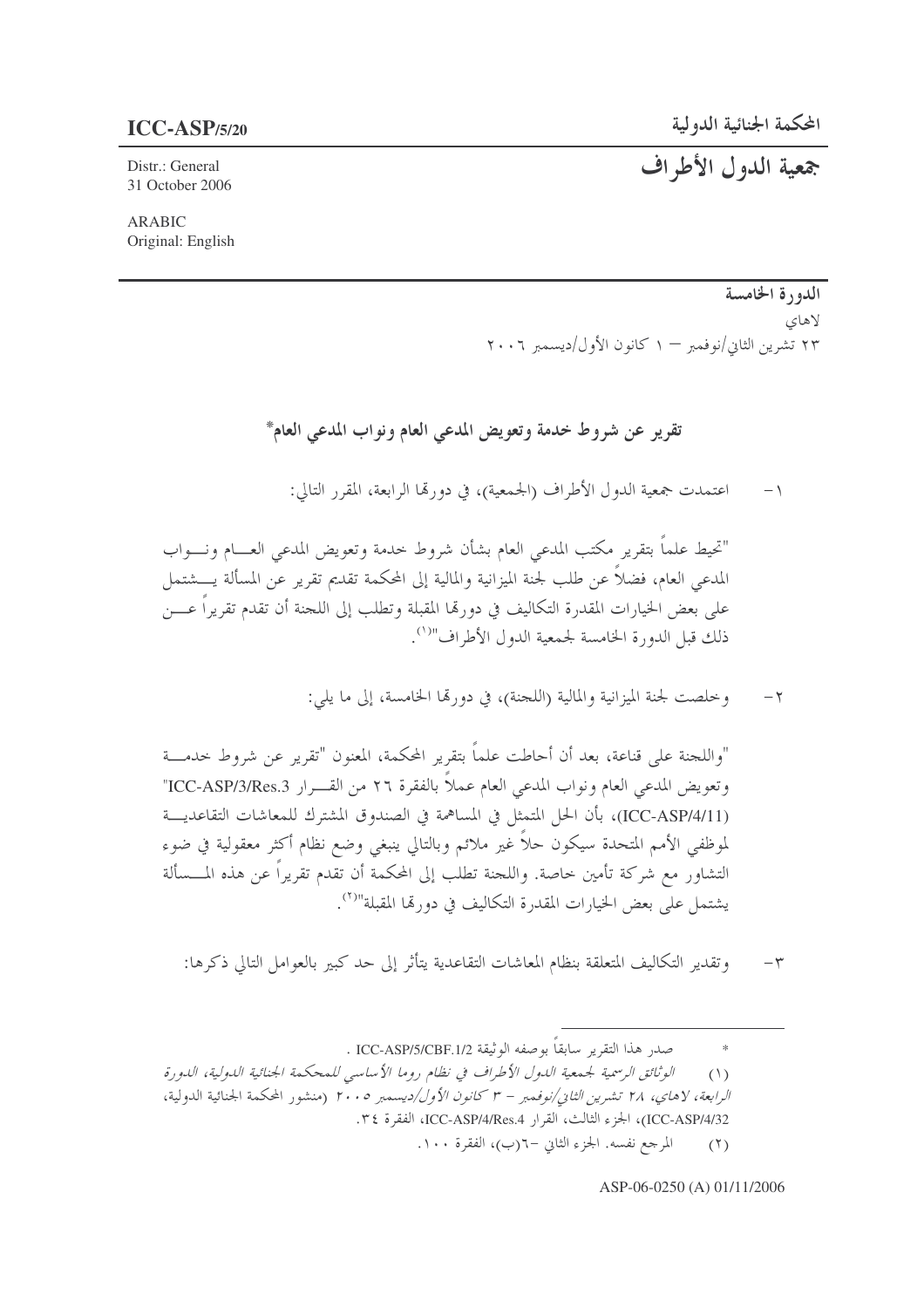- مستوى المعاش التقاعدي، معبراً عنه بنسبة مئوية من المرتب السابق، الذي هو أهــــم عامل محدِّد؛
- مدة المعاش التقاعدي، ولا سيما مدة المعاش التقاعدي للزوج والأطفال الباقين علسي قيد الحياة؛
- الخاصيات المتعلقة بالشخص الذي يغطيه النظام (العمر عند بداية الخدمسة والوضــــع الصحى وما إلى ذلك)؛
- والمنهجية التي يتوخاها نظام المعاشات التقاعدية (دفع الاستحقاقات أولاً بأول، نظام المراكمة، نظام التأمين).

وقد قدَّمت المحكمة إلى جمعية الدول الأطراف تقريراً مفصلاً عن التبعات الطويلة الأجل المترتبة  $-\xi$ على نظام المعاشات التقاعدية للقضاة<sup>(٣)</sup>. وتأسيساً على الاستنتاجات التي انتهى إليها خبير استـــشاري أوصت لجنة الميزانية والمالية بنظام تراكمي يُدارٍ من قبل جهة مسؤولة خارجية<sup>(٤)</sup>.

والحسابات التي أحريت فيما يتصل بنظام المعاشات التقاعدية للقضاة تستند إلى القرارات الــــتي  $-\circ$ اتخذها جمعية الدول الأطراف<sup>(٥)</sup>، بما في ذلك مستوى المعاش التقاعدي معبراً عنه بوصفه كــــسراً يمكــــن بسهولة تحويله إلى نسبة مئوية<sup>(٦</sup>). وهذا الخط الأساس سمح بالحسابات التي وضعها الخبير الاستــــشاري والتي أفضت إلى نتائج محددة.

وبما أن جمعية الدول الأطراف لم تتخذ قراراً بمقتضى المادة ٤٩ فيما يخص المدعى العســام فــــإن  $-7$ مستوى المعاش التقاعدي يبقى أمراً يحتاج إلى البت فيه. وبما أن هذا هو أهم عامل محدِّد بالنسبة للآثــــار المالية المترتبة على النظام يتعذر وضع تقدير تفصيلي بالتكاليف بما في ذلك المقارنة بين الخيارات.

واستنادا إلى المقترح كما قُدم إلى جمعية الدول الأطراف في دورتما الثالثة<sup>(٧)</sup> تتمثل أجور المدعى  $-\vee$ العام في ٨٣,٣٣ في المائة من أحور قاض فيما تتمثل أحور نائب المدعى العـــام في ٧٥ في المائــــة مــــن الأجور الآنف ذكرها. وتبعاً لذلك يمكن أن يفترض أنه استناداً إلى المقترح بصيغته المطروحـــة أن تبلـــغ التكاليف المتعلقة بالمعاشات التقاعدية للمدعى العام ولنواب المدعى العام ما مقداره ٨٣,٣٣ في المائـــة و ٧٥ في المائة، على التوالي، من التكاليف كما قام بحسابها الخبير الاستشاري.

تقرير عن الآثار الطويلة الأجل المترتبة في الميزانية على نظام المعاشات التقاعدية للقضاة  $(\Upsilon)$  $.(ICC-ASP/4/26)$ 

الوثائق الرسمية لجمعية الدول الأطراف في نظام روما الأساسي للمحكمة الجنائية الدولية، الدورة  $(5)$ *الرابعة، لاهاي، ٢٨ تشرين الثاني/نوفمبر – ٣ كانون الأول/ديسمبر ٢٠٠٥* (منشور المحكمة الجنائية الدولية، ICC-ASP/4/32)، الجزء الثاني –٦(ب)، الفقرة ٩٦.

الوثائق الرسمية لجمعية الدول الأطراف في نظام روما الأساسي للمحكمة الجنائية الدولية، الدورة  $(0)$ الثالثة، لاهاي، ٦-١٠ أيلول/سبتمبر ٢٠٠٤ (منشور المحكمة الجنائية الدولية، ICC-ASP/3/25)، الجزء الثالث، القرار ICC-ASP/3/Res.3، الفقرة ٢٢.

> المرجع نفسه، المرفق، التذييل ٢، المادة الأولى، الفقرة ٢.  $(7)$

> > ICC-ASP/3/12، المرفق الثاني، المادة الثالثة.  $(Y)$